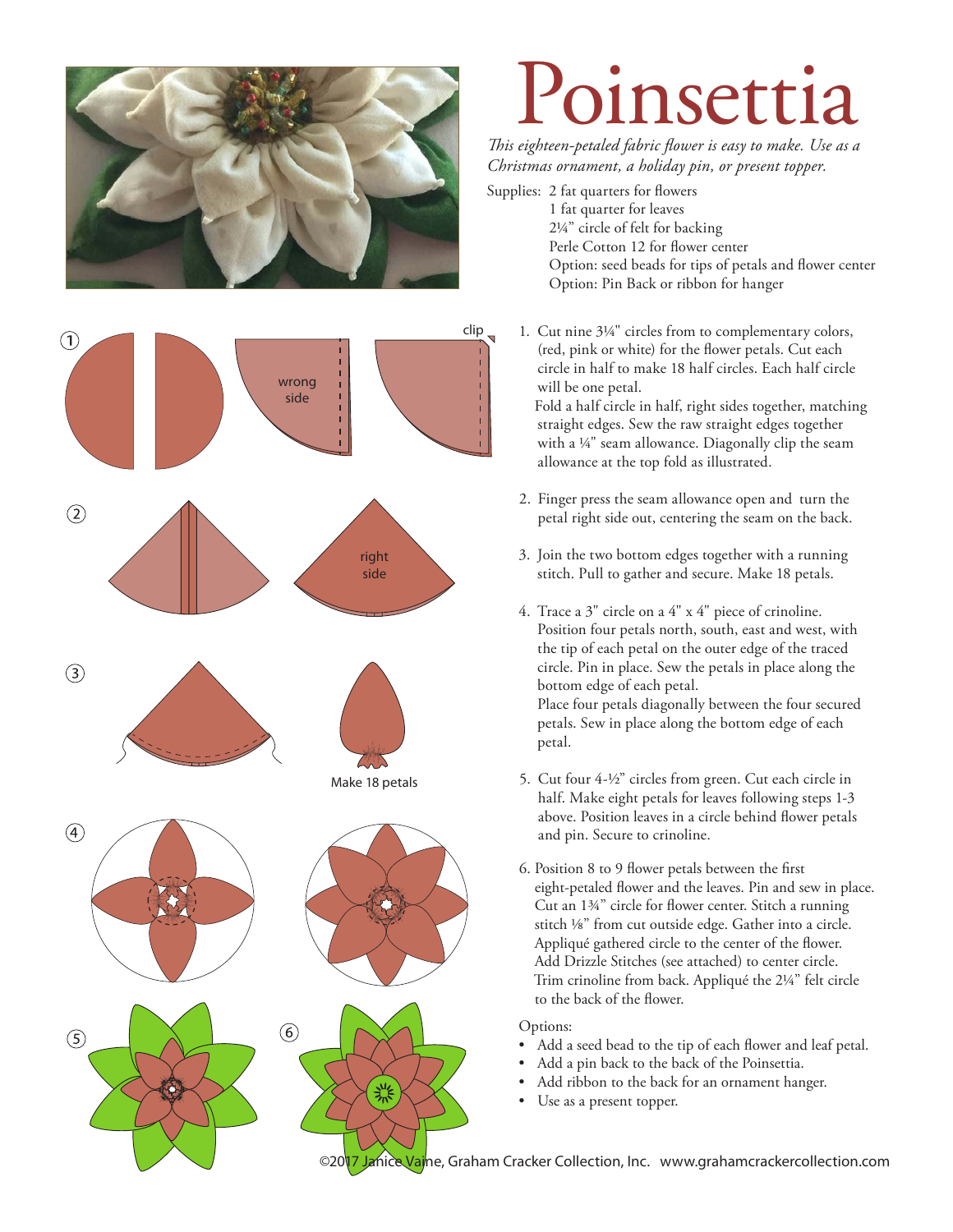

 $\left( \widehat{\mathbf{1}}\right)$ 





 $\circled{4}$ 

## Drizzle Stitch

## *This is a Brazilian embroidery stitch. It is best to work this stitch with a Milliners needle.*

1. Bring the needle and thread to the front at A. From the right side, take the tip of the needle partially back down into the fabric close to A. Unthread the needle.

 *Tip*: Stick the needle into a pincushion underneath the fabric while you add cast-on stitches.

- 2. Hold the needle with your right hand; with your left hand, bring the working thread around your index finger, forming a loop.
- 3. Place the loop on the needle. Remove your index finger, and pull the loop tight on the needle.
- 4. Work as many cast-on stitches as desired. (*Note*: I used 12 cast-on stitches and Perle Cotton #12 in the center of the Poinsettia.) Rethread the needle.

 Holding the cast-on stitches, begin to pull the rethreaded needle through the cast-on stitches and to the back. Secure.

 *Tip*: Before rethreading the needle, add a seed bead to the thread. Then rethread the working thread into the eye of the needle and pull through the cast-on stitches.